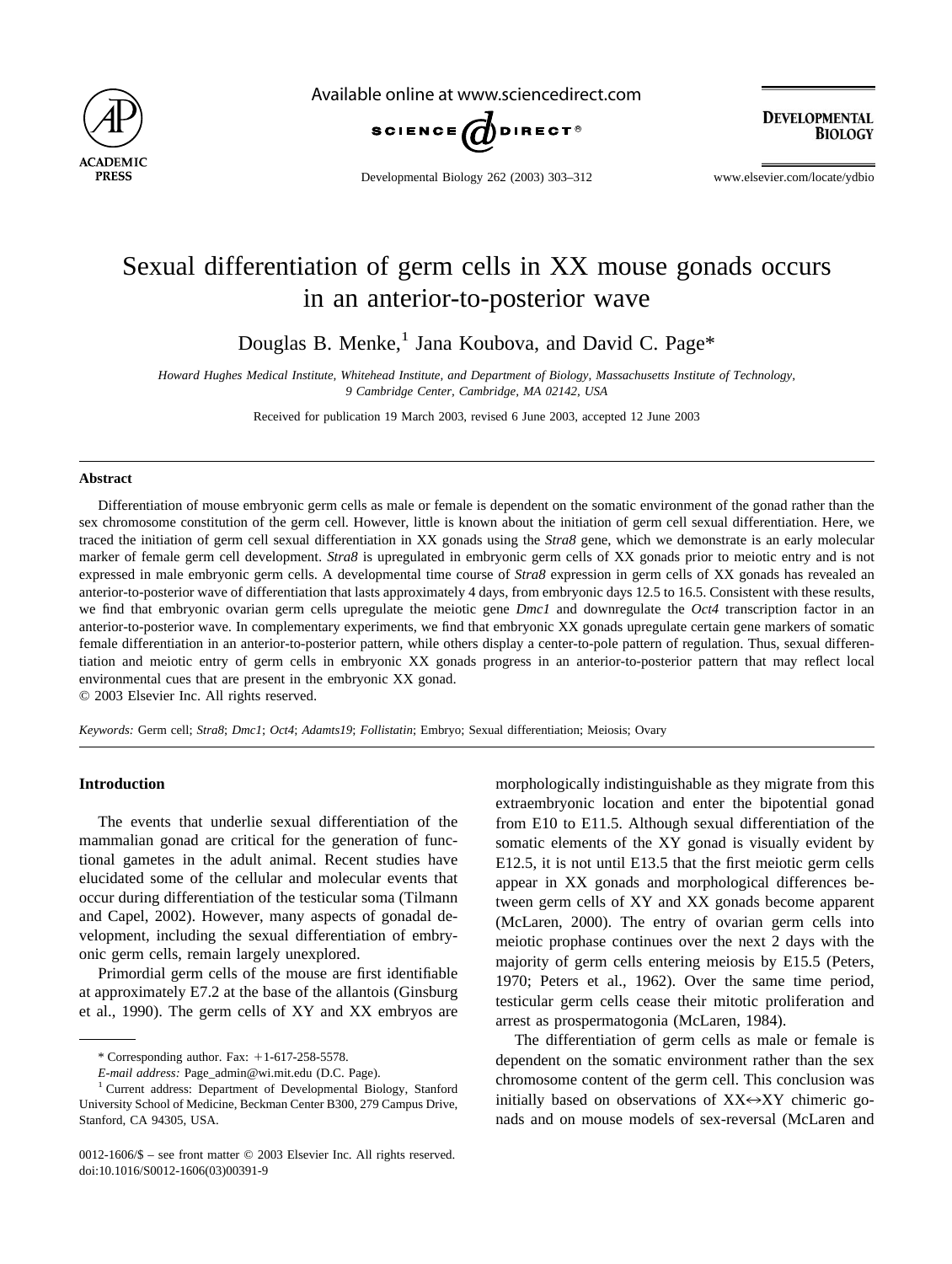<span id="page-1-0"></span>

Fig. 1. Detection of sex-specific *Stra8* expression by RT-PCR. Expression of *Gapd* (ubiquitous control), *Mis* (testis-specific control), and *Stra8* in E12.5, E13.5, and E14.5 XY and XX gonads.

Monk, 1981; Palmer and Burgoyne, 1991; Taketo-Hosotani [et al., 1989\)](#page-9-0). These studies revealed that XX embryonic germ cells in a testicular environment will develop as male prospermatogonia, and similarly, XY germ cells in ovarian surroundings will enter meiosis and develop as oocytes. Moreover, the discovery that XY and XX germ cells that mistakenly migrate into the embryonic adrenal gland develop as oocytes suggested that germ cells will cell-autonomously differentiate as female unless masculinized by a testicular environment [\(Zamboni and Upadhyay, 1983\).](#page-9-0)

Although meiotic germ cells are not observed in XX gonads until E13.5, experimental evidence indicates that germ cells developing in XY gonads differ from those in XX gonads by E12.5. Germ cells isolated from XY gonads at E11.5 will enter meiosis and develop as oocytes if grown in lung reaggregates [\(McLaren and Southee, 1997\)](#page-9-0), in reconstituted ovaries [\(Adams and McLaren, 2002\),](#page-9-0) or in tissue culture [\(Nakatsuji and Chuma, 2001\)](#page-9-0). However, by E12.5, most germ cells isolated from XY gonads are masculinized and will not enter meiosis if grown under these conditions. In contrast, E12.5 germ cells from XX gonads have not yet committed to female development and can still be influenced in vitro to develop as male. It is only at E13.5 that most XX germ cells are thought to have committed to female development [\(Adams and McLaren, 2002\)](#page-9-0).

While in vitro results suggest that germ cells of XY and XX gonads differ by E12.5, little is known about sexually dimorphic gene expression differences that develop in germ cells at this stage. Here, we report the identification of the earliest known gene marker of female germ cell sexual differentiation. An expression analysis that included this gene has revealed unexpected regional differences in the timing of germ cell sexual differentiation within XX gonads.

#### **Materials and methods**

#### *Mice and embryo collection*

Mouse embryos derived from matings between male and female C57BL/6 mice (Taconic Farms Inc., Germantown, NY) were used in all experiments except those using feminized XYZAL gonads. Timed matings were performed with

noon on the day a vaginal plug was found designated as E0.5. Germ cell-depleted embryonic gonads were generated by injecting pregnant females at E9.5 with 0.2 ml of 6.6 mg/ml busulfan in 50% dimethyl sulfoxide (53 mg/Kg body weight) [\(Merchant, 1975\).](#page-9-0)

For the generation of embryos with sex-reversed  $XY^{ZAL}$ gonads, male Zalende/Ei mice from the Jackson Laboratory (Bar Harbor, ME) were bred with C57BL/6 females to generate  $F_1$  hybrids.  $F_1$  stud males were backcrossed to C57BL/6 females to create N2  $XY<sup>ZAL</sup>$  embryos with partially or fully feminized gonads as previously reported [\(Eicher and Washburn, 1983\).](#page-9-0) All sex-reversal analyses were performed by using these N2 progeny.

Embryos for in situ hybridization were collected at E11.5–E16.5, and genital ridges were dissected out in phosphate-buffered saline (PBS) and fixed in 4% paraformaldehyde at 4°C overnight. Tissues were dehydrated into 100% methanol and stored at  $-20^{\circ}$ C until used. Embryos younger than E12.5 were sexed by isolating DNA and using a PCR assay that amplifies intronic sequence from the Y-linked gene *Uty* (primer sequences: T35L-5'-GGAATGAATGT-GTTCCATGTCT-3; T35R-5- CTCATGTAGACCAA-GATGACC-3). Gonads isolated from E12.5–E16.5 were sexed visually with the exception of embryonic gonads derived from XYZAL matings, which were sexed by using the *Uty* PCR assay.

### *RT-PCR*

Total RNA was isolated from XY and XX genital ridges by using Trizol (GIBCO- BRL) as directed by the manufacturer. Total RNA  $(1 \mu g)$  was reverse transcribed with oligo  $d(T)_{18}N$  using Superscript II (GIBCO-BRL) in a total reaction volume of 25  $\mu$ l. PCR was performed by using 1  $\mu$ l of RT as template in a total volume of 20  $\mu$ l  $[10 \text{ mM Tris}-HCl \text{ (pH 9)}, 1.5 \text{ mM MgCl}_2, 50 \text{ mM KCl},$ 0.1% Triton X-100, 0.2 mM dNTPS, 0.5  $\mu$ M primers, 0.5 U Taq polymerase]. PCR cycling conditions for all primers were as follows: 94°C (30 s), 60°C (30 s), 72°C (1 min) for 25–30 cycles. *Stra8* primers: 6695 (5'-GAGGT-CAAGGAAGAATATGC-3') and 6698 (5'- CAGAGA-CAATAGGAAGTGTC-3), *Gapd* primers: 6787 (5- GTGTTCCTACCCCCAATGTG-3) and 6788 (5-GT-CATTGAGAGCAATGCCAG- 3), *Mis* primers: 4616 (5-TTGCTGAAGTTCCAAGAGCC-3) and 4617 (5- TTCTCTGCTTGGTTGAAGGG-3).

## *In situ hybridization*

Digoxigenin whole-mount in situ hybridizations were performed essentially as previously reported [\(Wilkinson](#page-9-0) [and Nieto, 1993\).](#page-9-0) Digoxigenin riboprobes were generated by amplifying cDNA fragments by RT-PCR from *Stra8* (NM\_009292: bases 766-1279), *Dmc1* (NM\_010059: bases 602-1245), *Oct4* (NM\_013633: bases 183-1286), *Aard* (AY134665: bases 576-1154), *Cbln1* (NM\_019626: bases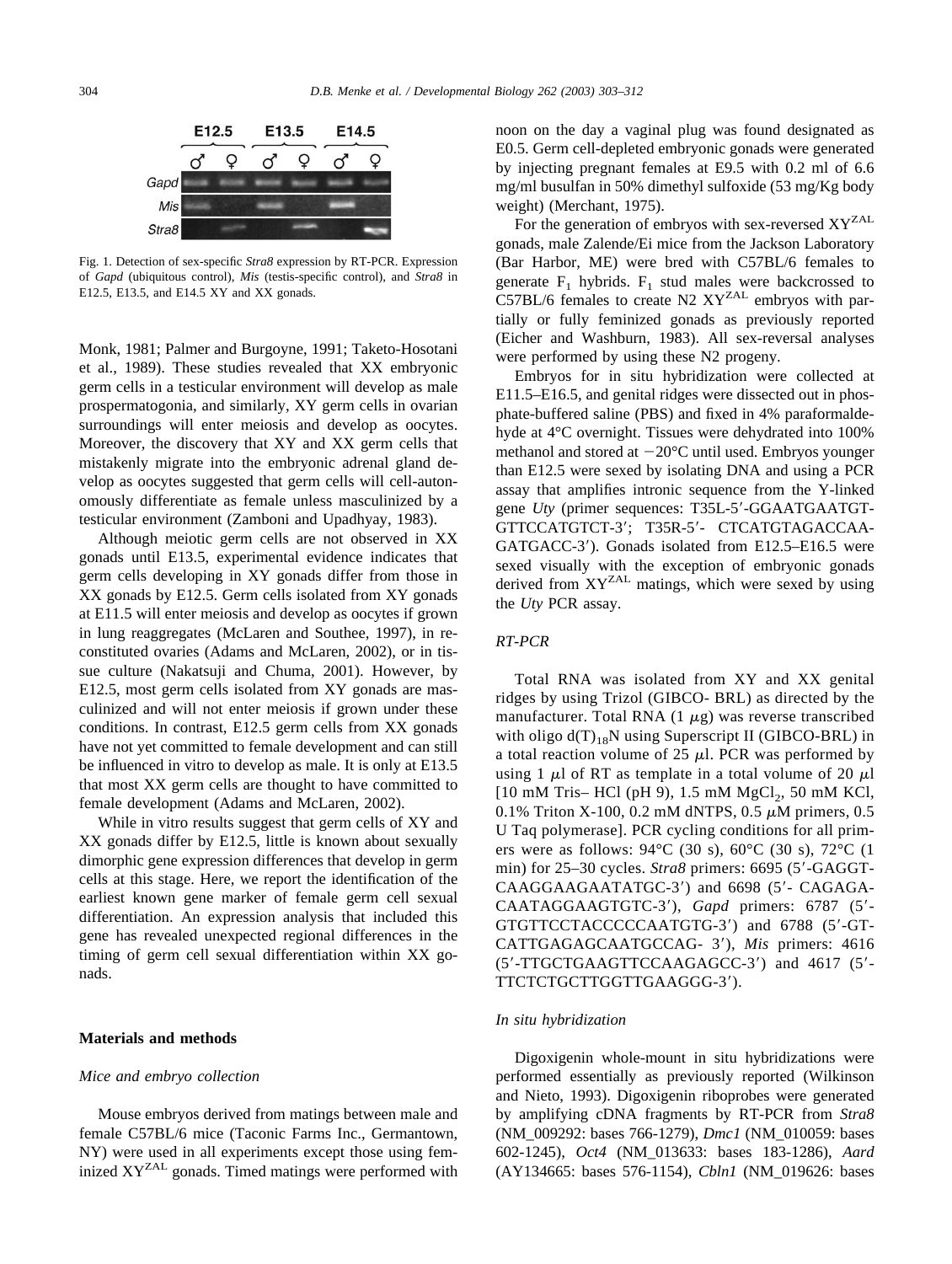<span id="page-2-0"></span>

Fig. 2. Expression of *Stra8* in normal and germ cell-depleted embryonic gonads. (A) *Stra8* whole-mount in situ hybridizations on E13.5 gonads reveals *Stra8*-expressing cells (stained purple) in ovaries but not testes. (B) Detection of all germ cells by staining for endogenous alkaline phosphatase activity demonstrates the absence of germ cells in E13.5 busulfan-treated ovaries and an even distribution of germ cells in normal untreated ovaries (BT, busulfan treated; NB, no busulfan). (C) No signal is observed in *Stra8* whole-mount in situ hybridizations of E13.5 busulfan-treated testes and ovaries. Paraffin sections of *Stra8* E13.5 ovarian whole-mount in situ hybridizations were counterstained with DAPI and observed under bright-field (D) and fluorescent (E) illumination. *Stra8*-expressing germ cells (arrows) are located next to a cluster of *Stra8*- negative germ cells (arrowhead).

994-1760), *Adamts19* (AY135183: bases 3129-4036), and *follistatin* (AK083556: bases 1484-2330), and inserting them into TA cloning vector pCR2.1-TOPO or pCR4- TOPO (Invitrogen). Plasmids were then linearized and transcribed with T3 or T7 RNA polymerase in the presence of Dig-labeling mix (Roche) to create digoxigenin riboprobes. Fluorescein- labeled *Stra8* riboprobe was created by using Fluor-labeling mix (Roche).

Double in situ hybridization was performed by hybridizing embryonic gonads simultaneously with fluoresceinlabeled *Stra8* riboprobe and digoxigenin-labeled *Aard* riboprobe. Fluorescein riboprobe signals were detected with anti-Fluor-AP (Roche) and BM Purple (Roche). Anti-Fluor-AP was inactivated with 0.1 M Glycine–HCl (pH 2.2), and digoxigenin riboprobe signals were detected by incubation with anti-Dig-AP (Roche) followed by INT/ BCIP (Pharmingen).

#### *Alkaline phosphatase staining of germ cells*

Embryonic gonads were dissected out in PBS and placed in 70% ethanol at 4°C overnight. Gonads were rinsed three times in NTMT [100 mM Tris–HCl (pH 9.5), 100 mM NaCl, 50 mM MgCl, 0.1% Tween 20], after which endogenous AP activity was detected by incubation at room temperature in NTMT containing 0.337 mg/ml NBT and 0.175 mg/ml BCIP (Roche).

## **Results**

#### *Stra8 is expressed in embryonic germ cells of XX gonads*

The *Stra8* gene (Stimulated by Retinoic Acid gene 8) encodes a predicted 393- amino-acid protein of unknown function, and was originally identified in a screen to detect genes that are upregulated in P19 embryonal carcinoma cells in response to retinoic acid [\(Bouillet et al., 1995\).](#page-9-0) A subsequent study reported that *Stra8* is specifically expressed in male germ cells of embryonic and adult mice [\(Oulad-Abdelghani et al.,](#page-9-0) [1996\).](#page-9-0) While performing a series of cDNA subtractive hybridizations to identify genes that are expressed differentially between XY and XX embryonic gonads [\(Menke and Page,](#page-9-0) [2002\),](#page-9-0) we tested the *Stra8* gene as a potential control for the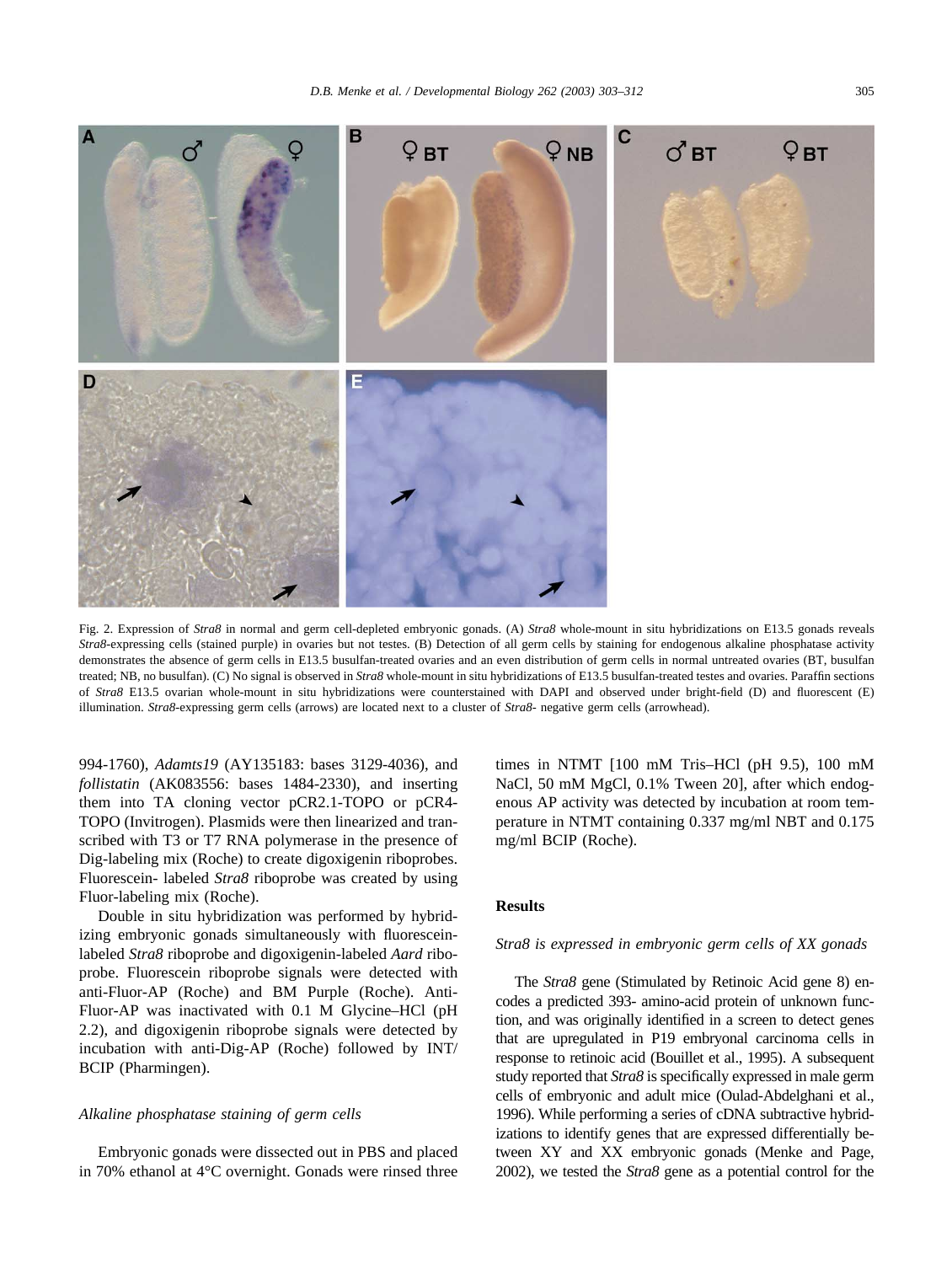



 $\overline{\mathbf{4}}$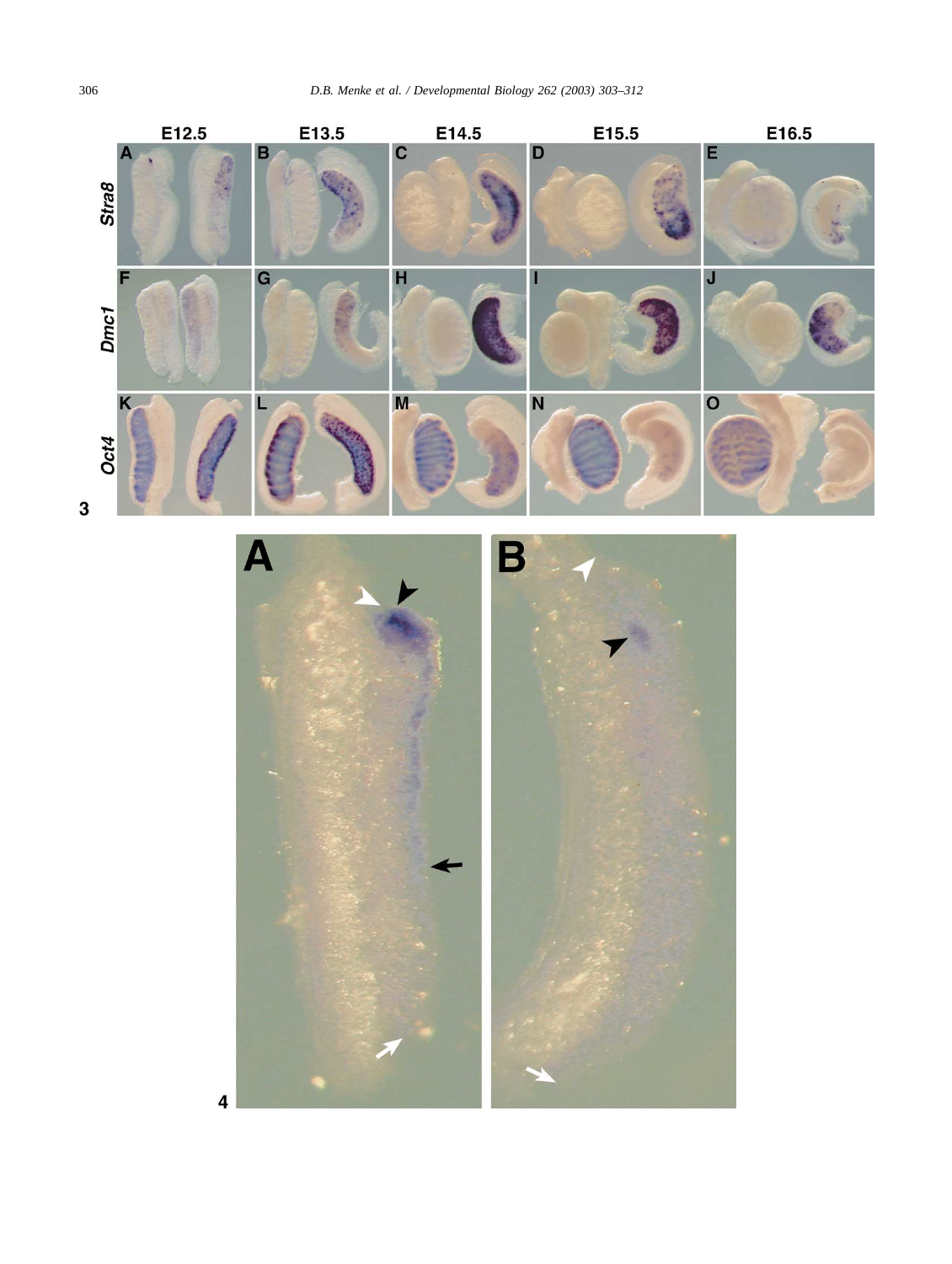<span id="page-4-0"></span>presence of male- specific germ cell transcripts in our subtracted cDNA libraries. Contrary to previous work [\(Oulad-](#page-9-0)[Abdelghani et al., 1996\)](#page-9-0), our RT-PCR analysis revealed that *Stra8* is expressed in embryonic ovaries and not in embryonic testes from E12.5 to E14.5 [\(Fig. 1](#page-1-0)).

Since our RT-PCR analysis of *Stra8* was at odds with published embryonic in situ hybridization results [\(Oulad-](#page-9-0)[Abdelghani et al., 1996\)](#page-9-0), we examined the expression of *Stra8* in greater detail. Whole-mount mRNA in situ hybridization of E13.5 XX and XY gonads revealed *Stra8*-positive cells only in XX gonads [\(Fig. 2A](#page-2-0)). We believe the prior report that *Stra8* is expressed in embryonic male germ cells at E12.5 and E14.5 may have resulted from improperly sexed tissue sections [\(Oulad-Abdelghani et al., 1996\)](#page-9-0).

We investigated the germ cell dependence of *Stra8* expression by depleting embryos of germ cells using the chemical busulfan [\(Merchant, 1975\)](#page-9-0). Detection of germ cells by endogenous alkaline phosphatase activity confirmed that most germ cells were eliminated in busulfantreated E13.5 XX gonads [\(Fig. 2B\)](#page-2-0). Similarly, *Stra8* staining was completely absent in busulfan-treated XX gonads [\(Fig. 2C](#page-2-0)). In contrast to *Stra8,* the expression of two genes expressed in somatic cells of XX gonads, *follistatin* and *Adamts19*, was not affected by busulfan (data not shown; [Menke and Page, 2002\).](#page-9-0) Therefore, *Stra8* expression is dependent on the presence of germ cells.

We definitively established that *Stra8* is expressed in germ cells of XX gonads by sectioning *Stra8* E13.5 wholemount in situ hybridized gonads. *Stra8* staining colocalized with cells containing large round nuclei, a distinctive feature of embryonic germ cells [\(Fig. 2D and E](#page-2-0)). These nuclei are readily distinguished from the smaller nuclei of surrounding somatic cells. Groups of *Stra8*-expressing germ cells were sometimes seen in close proximity to groups of *Stra8* negative germ cells. This is consistent with prior histological evidence that ovarian germ cells generally develop as clusters, with some clusters exhibiting more advanced states of differentiation than others [\(Pepling and Spradling, 1998;](#page-9-0) [Peters, 1970\).](#page-9-0)

## *Sexual differentiation of ovarian germ cells occurs in an anterior-to-posterior wave*

Visualization of germ cells by alkaline phosphatase staining revealed an even distribution of germ cells throughout normal E13.5 ovaries ([Fig. 2B](#page-2-0)). In contrast, we observed more *Stra8*-positive germ cells in the anterior portion of E13.5 ovaries than in posterior regions ([Fig. 2A](#page-2-0)). We therefore determined the distribution of *Stra8*-positive cells along the anteroposterior axis of ovaries at different developmental stages (Fig. 3). At E11.5 and E12, we observed no *Stra8* staining in XX or XY gonads (data not shown). We first detected *Stra8*-positive cells in E12.5 XX gonads (Fig. 3A). These cells were located almost exclusively in the anterior half of the gonad. By E14.5, *Stra8* staining was observed throughout the ovary (Fig. 3C). However, at E15.5, *Stra8*-expressing cells were located predominantly in the posterior half of the ovary (Fig. 3D). Only a small number of *Stra8*-positive cells remained in the ovary at E16.5, primarily at the posterior most pole (Fig. 3E). *Stra8* was not detected in E17.5 or postnatal ovaries by RT-PCR (data not shown). Thus, *Stra8* is expressed in embryonic ovarian germ cells in an anterior-to- posterior wave that spans approximately 4 days, from E12.5 to E16.5.

This pattern of *Stra8* expression suggests that ovarian germ cells differentiate in an anterior-to-posterior wave. Historically, initiation of meiosis during embryonic development has been considered the defining hallmark of female germ cell sex determination, and both the morphological changes characteristic of meiotic germ cells and the expression of meiotic genes have been used as markers of germ cell sexual identity [\(Chuma and Nakatsuji, 2001; McLaren](#page-9-0) [and Southee, 1997\)](#page-9-0). Therefore, if differentiation of embryonic ovarian germ cells occurs in an anterior-to-posterior wave, meiotic genes should first be upregulated in germ cells located in the anterior portion of XX gonads. We performed whole-mount in situ hybridizations for a meiosisspecific gene, *Dmc1,* to test this hypothesis. *Dmc1* is expressed during meiotic prophase and is required for doublestrand break repair during male and female meiotic recombination [\(Pittman et al., 1998; Yoshida et al., 1998\).](#page-9-0) *Dmc1* expression appears to be upregulated somewhat later than *Stra8*. At E12.5, we detected very faint staining for *Dmc1* in the anterior portion of XX gonads (Fig. 3F). By E13.5, we observed stronger expression of *Dmc1* with a distinct anterior bias (Fig. 3G). Intense *Dmc1* expression was found at E14.5 and E15.5 with positive cells observed throughout the ovary (Fig. 3H and I). At E16.5, we perceived a reduction of *Dmc1* in anterior regions (Fig. 3J). Thus, *Dmc1* is also expressed in an anterior-to-posterior wave.

The differentiation of female germ cells is associated with not only the upregulation of particular genes, but also the downregulation of others. The POU transcription factor

Fig. 3. Developmental time course of *Stra8, Dmc1,* and *Oct4* expression in embryonic gonads reveals an anterior-to-posterior wave of female germ cell differentiation in XX gonads. Whole-mount in situ hybridization for *Stra8* on testes and ovaries at E12.5 (A), E13.5 (B), E14.5 (C), E15.5 (D), and E16.5 (E). Whole-mount in situ hybridization for *Dmc1* on testes and ovaries at E12.5 (F), E13.5 (G), E14.5 (H), E15.5 (I), and E16.5 (J). Whole-mount in situ hybridization for *Oct4* on testes and ovaries at E12.5 (K), E13.5 (L), E14.5 (M), E15.5 (N), and E16.5 (O). In all panels, testes are located on the left and ovaries on the right. Gonads are oriented with their anterior pole toward the top of each panel.

Fig. 4. Whole-mount in situ hybridization of *Adamts19* in XY and XX embryonic genital ridges at ~24ts reveals an anterior expression bias. (A) *Adamts19* anterior expression (black arrowhead) expands posteriorly along the ventral region of XX gonads (black arrow). (B) Anterior expression of *Adamts19* is reduced in XY gonads (black arrowhead) and is ultimately lost. All genital ridges are positioned with the anterior towards the top of each panel. White arrowheads indicate the anterior tip of the gonad. White arrows on the right indicate the posterior tip of the gonad.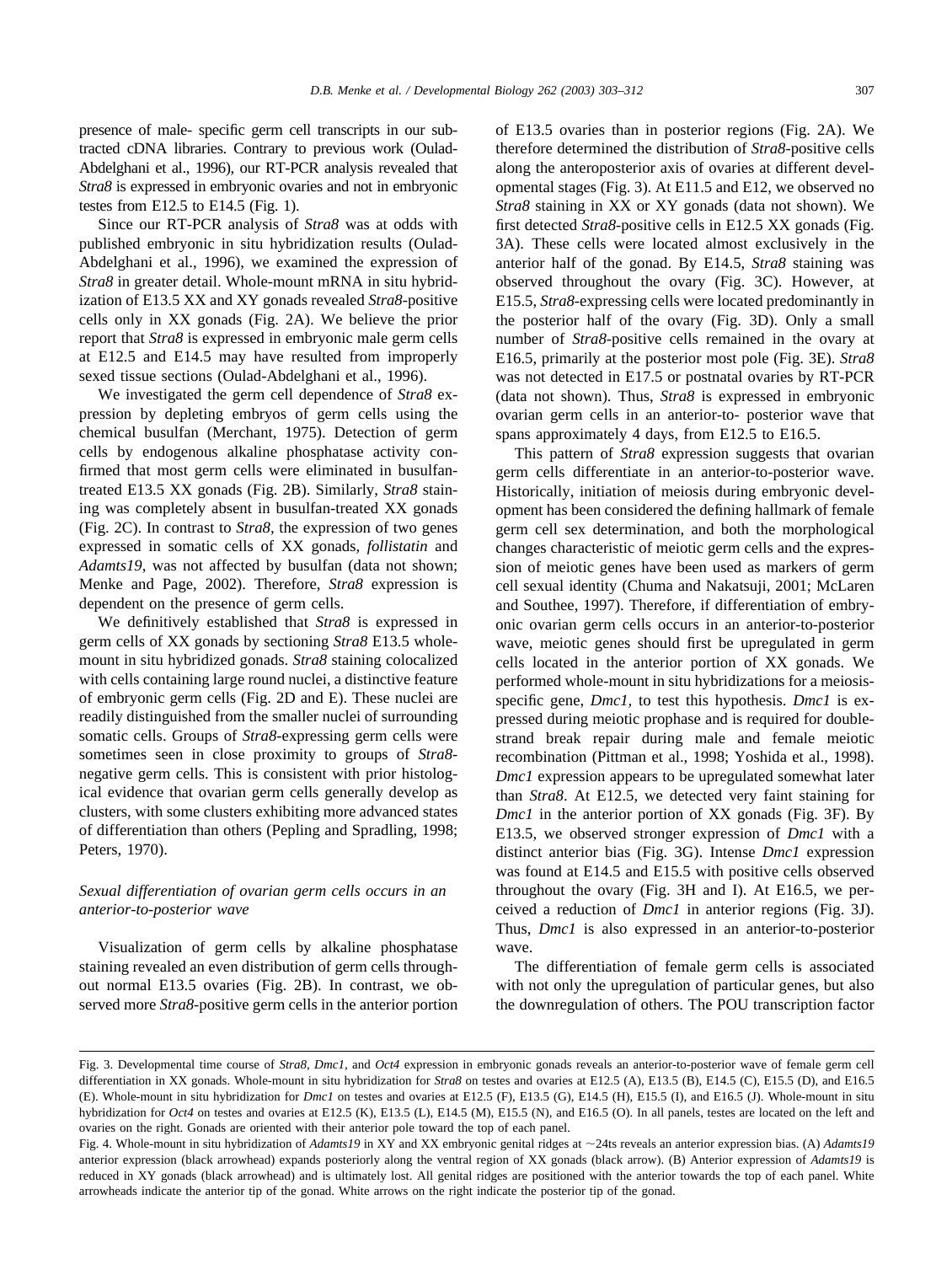*Oct4* is required for the maintenance of pluripotency during early embryogenesis [\(Nichols et al., 1998\)](#page-9-0), but by E9.0, expression of *Oct4* has been lost in all cells of the developing embryo except for the primordial germ cells (PGCs) [\(Rosner et al., 1990; Scholer et al., 1990\)](#page-9-0). As the germ cells differentiate, they too extinguish *Oct4* expression. In germ cells of XX gonads, *Oct4* expression is downregulated between E13.5 and E16.5 as ovarian germ cells enter meiosis; *Oct4* expression in embryonic testicular germ cells is maintained during this period [\(Pesce et al., 1998\).](#page-9-0) We obtained corroborating evidence for the anterior-to-posterior wave of germ cell differentiation by investigating the expression of *Oct4*. We found that *Oct4* expression is first lost in anterior germ cells of XX gonads between E13.5 and E14.5 [\(Fig.](#page-4-0) [3K–M](#page-4-0)) and is subsequently lost in posterior germ cells [\(Fig.](#page-4-0) [3N and O](#page-4-0)). Therefore, *Oct4* is down regulated in an anterior-to-posterior wave that is complementary to that observed with *Stra8* and *Dmc1*.

#### *Somatic ovarian differentiation*

Observations by others have suggested that embryonic germ cells will cell- autonomously enter meiosis and develop as oocytes unless masculinized by an embryonic testicular environment. Our discovery that sexual differentiation of ovarian germ cells transpires in an anterior-to-posterior wave, rather than in a positionally unbiased manner, is therefore unexpected. We decided to explore the possibility that regional differences in the pattern of somatic ovary differentiation might be responsible for the wave of germ cell differentiation. We examined the expression of two markers of ovarian somatic differentiation, *Adamts19* and *follistatin* [\(Menke and Page, 2002\),](#page-9-0) to determine whether somatic cells of XX gonads differentiate in an anterior-toposterior pattern reminiscent of that observed in germ cells.

Both *Adamts19* and *follistatin* become differentially expressed before XX and XY genital ridges exhibit overt morphological differences. We staged these genital ridges by counting the number of tail somites behind the hind limb [eight tail somites (8ts) corresponds to  $\sim$ E10.5, 18ts to  $\sim$ E11.5, and 30ts to  $\sim$ E12.5 [\(Hacker et al., 1995\)\]](#page-9-0). We observed *Adamts19* expression at the anterior tips of XX and XY gonads beginning at  $\sim$  19ts (data not shown). Prior to this stage, we did not detect the presence of *Adamts19* in XX or XY genital ridges. By the 24ts stage, *Adamts19* expression had spread along the ventral aspect of XX genital ridges toward the posterior pole; however, an anterior expression bias was still very apparent ([Fig. 4A\)](#page-4-0). At this stage, staining in XY gonads was quite faint and anterior expression was lost or greatly reduced in all XY gonads examined [\(Fig. 4B\)](#page-4-0). By the 30ts stage (E12.5), *Adamts19* was no longer detected in XY gonads and expression in XX gonads was increased (data not shown; [Menke and Page,](#page-9-0) [2002\)](#page-9-0). Therefore, in XX gonads, *Adamts19* expression spreads in an anterior-to-posterior fashion.

The second ovarian somatic marker, *follistatin,* was un-

detectable in genital ridges at the 13ts stage. However, by the 16ts stage, we detected expression in XX and XY genital ridges [\(Fig. 5A and F\)](#page-6-0). *Follistatin*-positive cells were scattered throughout most of the gonad, but the anterior and posterior tips were devoid of signal. At 18–19ts, sexually dimorphic expression of *follistatin* was quite evident [\(Fig.](#page-6-0) [5B and G\)](#page-6-0). *Follistatin* expression had increased in XX genital ridges, though the anterior and posterior-most regions still lacked expression. At later stages, *follistatin* expression had spread to these areas as well ([Fig. 5C–E](#page-6-0)). Therefore, in XX gonads, *follistatin* is upregulated in a center-to-pole pattern rather than an anterior-to-posterior pattern. In contrast to XX genital ridges, XY gonads displayed reduced *follistatin* expression at 18– 19ts [\(Fig. 5G](#page-6-0)). Remarkably, by 20–21ts, prominent *follistatin* expression was evident at the anterior and posterior poles of XY genital ridges and was completely absent in central regions [\(Fig.](#page-6-0) [5H](#page-6-0)). Anterior expression was lost in XY gonads by 22–23ts, but expression at the posterior pole was observed as late as 24ts [\(Fig. 5I and J\)](#page-6-0). Therefore, *follistatin* expression is downregulated in XY genital ridges in a center-to-pole pattern.

## *Stra8 expression in XYZAL embryonic gonads*

We investigated the relationship between somatic gonadal differentiation and the wave of female germ cell differentiation in more detail by observing the effects of partial somatic sex-reversal on *Stra8* expression. Certain *Mus musculus domesticus Y* chromosomes (Y<sup>DOM</sup>) are not effective at masculinizing the gonads of XY embryos when bred onto a C57BL/6J strain background [\(Eicher and Wash](#page-9-0)[burn, 1983; Eicher et al., 1982\)](#page-9-0). This effect, variously referred to as  $C57BL/6J-Y^{POS}$  sex-reversal or  $XY^{DOM}$  sexreversal, probably results from the misregulation of the *Sry* gene of particular Y<sup>DOM</sup> chromosomes [\(Albrecht and](#page-9-0) [Eicher, 1997\).](#page-9-0) The feminized embryonic  $XY^{DOM}$  gonads that result often develop as ovotestes that contain testicular tissue in central regions of the gonad and feminized regions that lack testicular cords at the anterior and posterior poles. In some instances,  $XY^{DOM}$  gonads are completely feminized and form ovaries. Germ cells in masculinized regions of partially sex-reversed XY<sup>DOM</sup> gonads develop into male prospermatogonia, while germ cells in feminized regions differentiate as female and initiate oogenesis [\(Taketo-Ho](#page-9-0)[sotani et al., 1989\).](#page-9-0)

We obtained fully and partially feminized XY embryonic gonads by breeding male Zalende/Ei mice that carry a Y<sup>DOM</sup> sex-reversal chromosome (that we have designated Y<sup>ZAL</sup>) with C57BL/6 females (see Materials and methods). We focused our analysis of XY<sup>ZAL</sup> gonads at E14.5. This stage is ideal because feminized and masculinized regions are morphologically discernable, and it is at this stage that large numbers of posteriorly located germ cells are first observed to express *Stra8* in normal XX gonads. This allowed us to determine whether the presence of intervening masculinized tissue significantly delayed the sexual differ-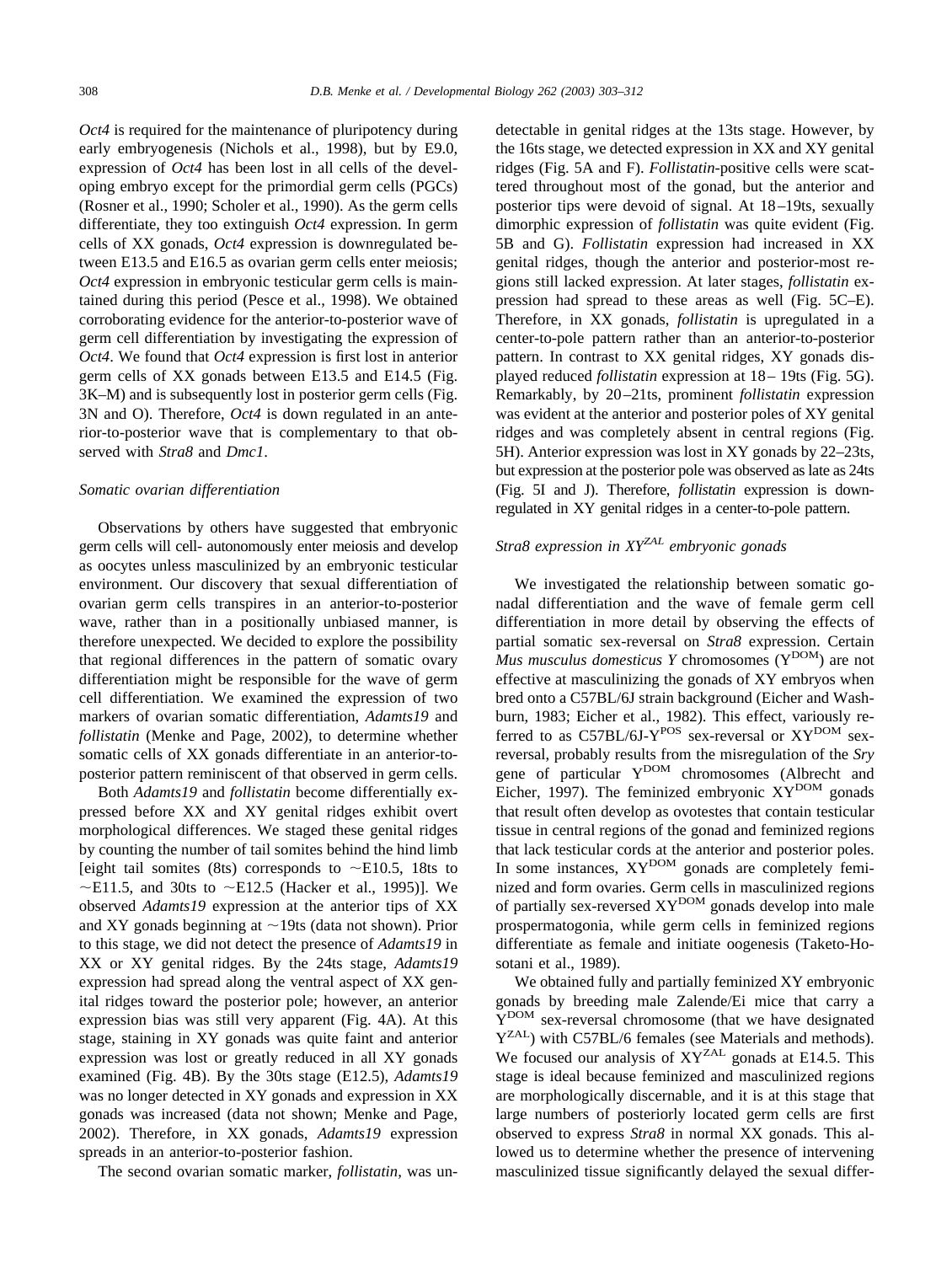<span id="page-6-0"></span>

Fig. 5. Developmental time course of *follistatin* expression in XY and XX embryonic gonads from 16 to 24ts. Whole-mount in situ hybridization demonstrates that *follistatin* is expressed at similar levels in XX (A) and XY (F) genital ridges at 16-17ts. *Follistatin* expression is upregulated in the central portion of XX genital ridges by 18-19ts (B) and then spreads to the anterior and posterior tips of XX genital ridges (C), (D), and (E). *Follistatin* expression is reduced in XY genital ridges at 18-19ts (G). Expression is lost in the central region of XY gonads at 20-21ts, while it becomes upregulated at the anterior and posterior poles (H). Anterior expression in XY gonads is then lost (I), followed by the loss of posterior expression (J). All genital ridges are positioned with the anterior toward the top of each panel. White arrowheads indicate the anterior tip of the gonad. White arrows indicate the posterior tip of the gonad. Black arrowheads demarcate the anterior-most expression. Black arrows demarcate the posterior-most expression. In cases where expression is confined to the poles of the gonad, these expression domains are flanked with black arrowheads (anterior) or black arrows (posterior).

entiation of germ cells at the posterior pole of XY<sup>ZAL</sup> ovotestes. We first characterized the expression of somatic markers of testicular and ovarian differentiation in E14.5 XYZAL gonads to confirm the expression of male and female genes in regions that morphologically appeared to be masculinized and feminized. The testis markers we analyzed include *Aard*, which is expressed in the testicular cords, and *Cbln1*, which is expressed in interstitial cells of embryonic testes [\(Menke and Page, 2002\)](#page-9-0). As expected, we found that, in mildly and severely feminized  $XY<sup>ZAL</sup>$  ovotestes, the expression of *Aard* and *Cbln1* was completely confined to masculinized regions that contained testicular cords [\(Fig. 6A, B, D, and E\)](#page-7-0). These testis genes were not ex-pressed in fully feminized XY<sup>ZAL</sup> ovaries [\(Fig. 6C and F](#page-7-0)). Conversely, in feminized regions of severely and fully sexreversed XYZAL gonads, the ovarian somatic markers *follistatin* and *Adamts19* [\(Menke and Page, 2002\)](#page-9-0) were expressed strongly ([Fig. 6H, I, K, and L\)](#page-7-0). These ovarian markers were excluded from masculinized regions. When the feminized regions of XY<sup>ZAL</sup> gonads were less extensive, ovarian markers were still expressed, but the levels of expression were more variable [\(Fig. 6G and J\)](#page-7-0).

After testing the expression of somatic genes, we examined expression of *Stra8* in E14.5 XY<sup>ZAL</sup> gonads. Since *Stra8* is a marker of female germ cell sexual differentiation, *Stra8* should be expressed in germ cells present in feminized regions of XYZAL gonads, but not in germ cells located in masculinized regions. As expected, *Stra8*-positive germ cells were observed throughout fully sex-reversed E14.5 XY<sup>ZAL</sup> ovaries, just as in normal E14.5 XX ovaries (compare [Fig. 3C](#page-4-0) with [Fig. 7A](#page-7-0)). In severely feminized ovotestes, *Stra8*-positive cells were located at both the anterior and posterior poles and were not detected in central masculinized regions ([Fig. 7B](#page-7-0)). When we examined mildly feminized E14.5  $XY<sup>ZAL</sup>$  ovotestes that had extensive masculinized regions, we still found intense *Stra8* expression at the anterior and posterior tips ([Fig. 7C](#page-7-0)). The border between polar regions containing feminized *Stra8*-positive germ cells and the masculinized central portion of the ovotestes were sharply demarcated. Double in situ hybridization with *Stra8* (purple) and the cord marker *Aard* (orange–brown) on mildly feminized ovotestes highlighted the presence of well-organized testicular cords directly adjacent to feminized regions containing robust *Stra8* expression [\(Fig. 7D](#page-7-0)). Our results indicate that the presence of large tracts of masculinized gonadal tissue does not grossly delay the timing of *Stra8* expression in posteriorly located germ cells.

## **Discussion**

The early stages of embryonic ovary differentiation have often been regarded as relatively static, and research on ovary development and on female germ cells has primarily focused on postnatal time periods. Our work demonstrates that, contrary to this notion, the early stages of ovary differentiation are characterized by active and highly patterned programs of germ cell and somatic cell differentiation.

Recent reaggregation experiments suggest that most germ cells in XX gonads are committed to female development by E13.5 [\(Adams and McLaren, 2002\),](#page-9-0) yet it has remained unclear when germ cells of XX gonads begin to differentiate as female. We have now found that the *Stra8* gene, a marker of embryonic female sexual differentiation, is expressed in a subset of germ cells of the XX gonad by E12.5. This expression of *Stra8* highlights the relatively early onset of female differentiation in certain germ cells, and provides a solid point of reference in our attempt to understand the origins of germ cell feminization. *Psx2 (Gpbox),* a germ cell expressed homeobox gene, has been reported to be upregulated in germ cells of XX gonads relative to those in XY gonads 1 day earlier than *Stra8* (Takasaki et al., 2000). However, *Psx2* expression in XX gonads is estimated to exceed that in XY gonads by only two-fold at E11.5 and by five-fold at E12.5. Therefore, the expression of *Psx2* is not exclusive to germ cells of embryonic XX gonads. Moreover, the location of *Psx2* on the mouse X chromosome raises the possibility that differential expres-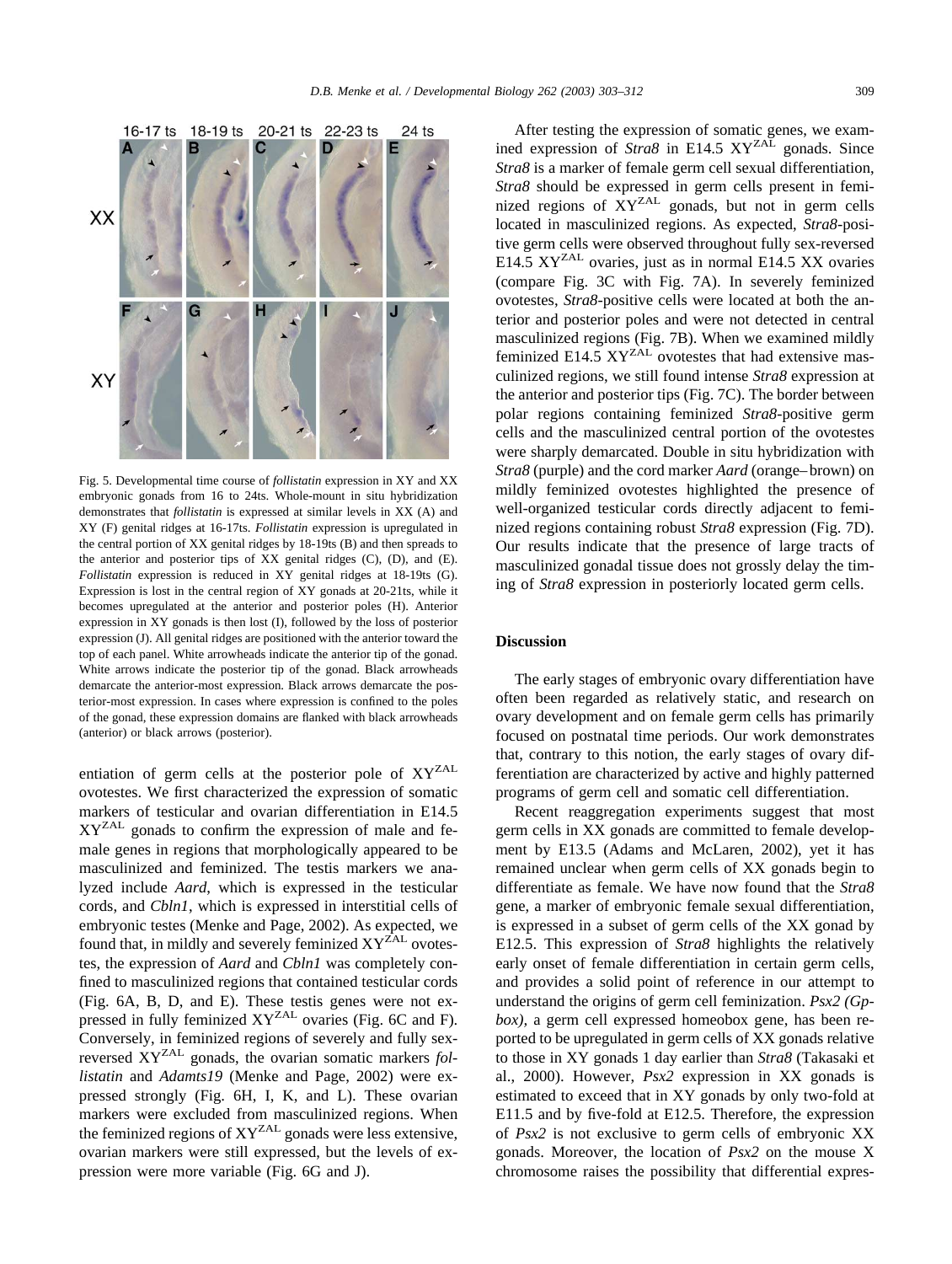<span id="page-7-0"></span>

Fig. 6. Whole-mount in situ hybridizations examining somatic testis and ovary genes in XYZAL gonads. *Aard* expression in a very mildly feminized  $XY<sup>ZAL</sup>$  testis (A), a severely feminized  $XY<sup>ZAL</sup>$  ovotestis (B), and a completely sex-reversed XY<sup>ZAL</sup> ovary (C). Expression of *Cbln1* in a mild  $XY^{ZAL}$  ovotestis (D), a severely feminized  $XY^{ZAL}$  ovotestis (E), and a completely sex-reversed XY<sup>ZAL</sup> ovary (F). Expression of *follistatin* in a mild  $XY^{ZAL}$  ovotestis (G), a severely feminized  $XY^{ZAL}$  ovotestis (H), and a completely sex- reversed XYZAL ovary (I). Expression of *Adamts19* in a mild  $XY^{ZAL}$  ovotestis (J), a severely feminized  $XY^{ZAL}$  ovotestis (K), and a completely sex-reversed  $XY^{ZAL}$  ovary (L). Gonads are positioned such that the anterior pole is at the top of each panel. Arrows in (G) and (J) demarcate the boundary between feminized and masculinized regions.

sion of *Psx2* may result from reactivation of the inactive X chromosome in XX germ cells, a process which is initiated at approximately E11.5 and which is known to occur independently of germ cell sexual differentiation [\(Jamieson et](#page-9-0) [al., 1998; McLaren and Monk, 1981\).](#page-9-0) In contrast to *Psx2, Stra8* clearly identifies feminized embryonic germ cells. It is the earliest unambiguous marker of female germ cell sexual differentiation identified to date.

*Stra8* is upregulated in germ cells of XX gonads in an anterior-to-posterior wave that runs from E12.5 to E16.5 [\(Fig. 3](#page-4-0)). This wave of expression is notable not only for its well-defined anterior-to-posterior progression, but also for its duration. The wave is initiated in XX gonads just as XX and XY genital ridges become morphologically distinguishable and ends 4 days later, by which time the appearance of XX and XY gonads differs dramatically. Since meiotic germ cells are not observed in XX gonads until E13.5, the expression of *Stra8* at E12.5 indicates the transcript is produced by premeiotic germ cells. Although we have not yet determined whether *Stra8* expression in ovarian germ cells is maintained during the initial stages of meiotic prophase, a prior analysis of *Stra8* expression in newborn and adult mouse testes demonstrated that *Stra8* is specifically expressed in a subset of spermatogonia and possibly preleptotene spermatocytes [\(Oulad-Abdelghani et al., 1996\).](#page-9-0) It therefore seems likely that expression of *Stra8* reflects a male or female germ cell's commitment to progress into meiosis. However, the function of the STRA8 protein remains unknown.

Previous work regarding sexual differentiation of mouse germ cells demonstrated that germ cell sex is determined by the somatic environment rather than by the sex chromosome content of the germ cell. More specifically, embryonic germ cells are thought to differentiate cell-autonomously as meiotic oocytes unless masculinized by an embryonic testicular environment. An ovarian environment does not appear to be required for the initial stages of germ cell feminization and meiotic entry. Thus, one might have predicted that germ cells in embryonic XX gonads would enter meiosis and



Fig. 7. Expression of *Stra8* in feminized E14.5 XY<sup>ZAL</sup> gonads. Wholemount in situ hybridization of  $Strab$  on a fully feminized  $XY^{ZAL}$  ovary (A), a moderately feminized ovotestis (B), and a mildly feminized ovotestis (C). Double whole-mount in situ for *Stra8* and *Aard* on a mildly sex-reversed ovotestis (D). *Stra8* expression (purple) is limited to feminized regions at the poles. Centrally located testicular cords are revealed by expression of the testis gene *Aard* (orange–brown).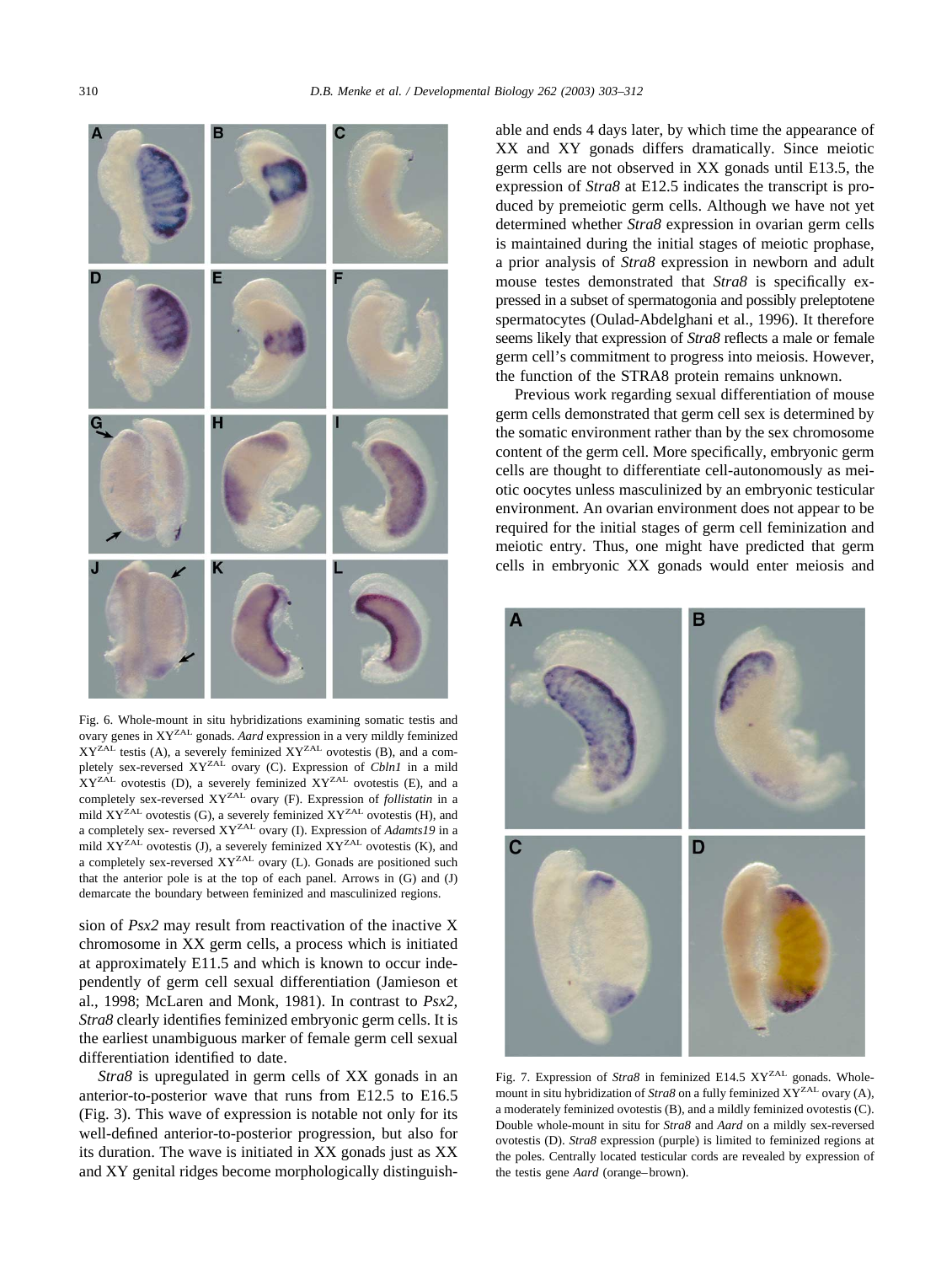differentiate into oocytes in a positionally unbiased manner. Our discovery that sexual differentiation of germ cells occurs as a wave in the embryonic ovary was therefore unexpected. Our expression analysis of the meiosis-specific gene *Dmc1* confirmed the anterior-to-posterior pattern of germ cell differentiation in XX gonads. As with our *Stra8* analysis, we found that *Dmc1*-positive germ cells are initially located in anterior regions of embryonic XX gonads [\(Fig.](#page-4-0) [3](#page-4-0)). The anterior-to-posterior wave observed with *Stra8* appears to be more sharply defined than that observed with *Dmc1*. This might reflect a difference in relative lengths of time that *Stra8* and *Dmc1* are expressed in a given cell. A shorter window of expression for *Stra8* (as opposed to *Dmc1*) could produce an anterior- to-posterior wave that is visually more evident.

We observed a complementary anterior-to-posterior downregulation of *Oct4* in germ cells of XX gonads. *Oct4* is required for the maintenance of pluripotency during early embryogenesis [\(Nichols et al., 1998\)](#page-9-0), and it has been proposed that later in development the expression of *Oct4* maintains PGCs in an undifferentiated state [\(Pesce et al.,](#page-9-0) [1998\)](#page-9-0). The strong correlation between *Oct4* downregulation and germ cell differentiation is consistent with the supposition that *Oct4* may be involved in the regulation of meiotic entry. Regardless of the precise role of *Oct4* in germ cell development, the pattern of *Oct4* downregulation in germ cells of embryonic XX gonads is consistent with an anterior-to-posterior wave of differentiation.

The conclusion that embryonic germ cells will enter meiosis and develop into oocytes by default was founded on the observations that XX and XY germ cells ectopically located in the adrenal gland develop as oocytes and that embryonic germ cells from XX or XY genital ridges will enter meiosis when grown in culture if isolated prior to E12.5. In both of these instances, the germ cells are believed to progress through meiosis on a schedule similar to that of germ cells within a normal XX gonad. However, the presence of an anterior-toposterior wave of germ cell sexual differentiation within XX gonads suggests that germ cell differentiation in the XX gonad may not be purely cell-autonomous.

What mechanism might regulate the anterior-to-posterior wave of germ cell sexual differentiation in XX gonads? Perhaps the wave of differentiation reflects the timing of germ cell entry into the gonad. In this scenario, the first primordial germ cells to migrate into the gonad would tend to arrive in anterior regions. However, studies of the migration of primordial germ cells have not detected such anterior-to-posterior partitioning of arriving germ cells [\(Molyneaux et al., 2001\)](#page-9-0). A second possibility, which we favor, is that local environmental differences in the XX gonad may affect the timing of meiotic entry. These environmental influences may not be strictly required to achieve meiotic entry. Local differences within the XX gonad could reflect the pattern of somatic differentiation in XX gonads, or alternatively, could be generated by a gradient of a meiosis promoting substance that is produced from a fixed source in or near the anterior portion of the ovary.

It is well established that the presence of oocytes in embryonic XX gonads is required for proper organization and development of the somatic ovary [\(McLaren, 2000\)](#page-9-0). In the complete absence of germ cells, an ovary fails to form. However, evidence that somatic cells of embryonic XX gonads influence the initial stages of oocyte development has been lacking. If somatic cells of the ovary are responsible for inducing the meiotic wave, then differentiation of the ovarian soma might also be expected to exhibit an anterior-to-posterior wave of differentiation. While our examination of somatic ovarian differentiation was limited to two genes, our analysis has demonstrated an underlying complexity to ovarian differentiation that has not been previously reported. While upregulation of *follistatin* in XX gonads occurs in a center-to-pole pattern, *Adamts19* expression spreads in an anterior-to-posterior pattern. This anterior bias for *Adamts19* in XX gonads is observable as late as E13.5 [\(Menke and Page, 2002\).](#page-9-0) Though it is uncertain whether anterior-to-posterior differentiation of the XX somatic gonad is directly driving the wave of germ cell feminization, it is clear that sexual differentiation must be coordinated to ensure that the sex of the somatic gonad and that of the germ cells is concordant. If the somatic ovary differentiates in the anterior first, then germ cells in the anterior might be able to "safely" commit to the female developmental pathway before germ cells in the posterior can.

Our analysis of *Stra8* expression in ovotestes did not reveal major delays in the timing of female sexual differentiation in posteriorly located germ cells. This was true even in ovotestes with large expanses of well-organized testicular tissue separating small regions of feminized somatic tissue at the anterior and posterior poles. This suggests that any positional or timing information regarding female differentiation of posterior germ cells is not grossly perturbed when the somatic feminization of the gonad is discontinuous. However, it is also possible that in the absence of normal environmental cues, the posterior germ cells in ovotestes may simply enter meiosis at E14.5 by default. Additional experiments may identify the mechanisms that regulate the timing of female germ cell sexual differentiation and meiotic entry.

We did not attempt to monitor the progress of male germ cell differentiation in XY gonads because of the absence of highly specific markers of embryonic male germ cell development. The earliest marker of male germ cells that has been reported is *prostaglandin D2 synthase* [\(Adams and](#page-9-0) [McLaren, 2002\).](#page-9-0) However, this gene is also expressed in somatic cells of the embryonic testis. Interestingly, prostaglandin D2 can partially masculinize XX gonads grown in organ culture. This led Adams and McLaren to suggest that germ cells that are induced to differentiate as male may themselves promote masculinization of the gonadal soma. Since the testis-determining gene, *Sry,* exhibits a "centerto-pole" expression pattern in XY genital ridges, it is ex-